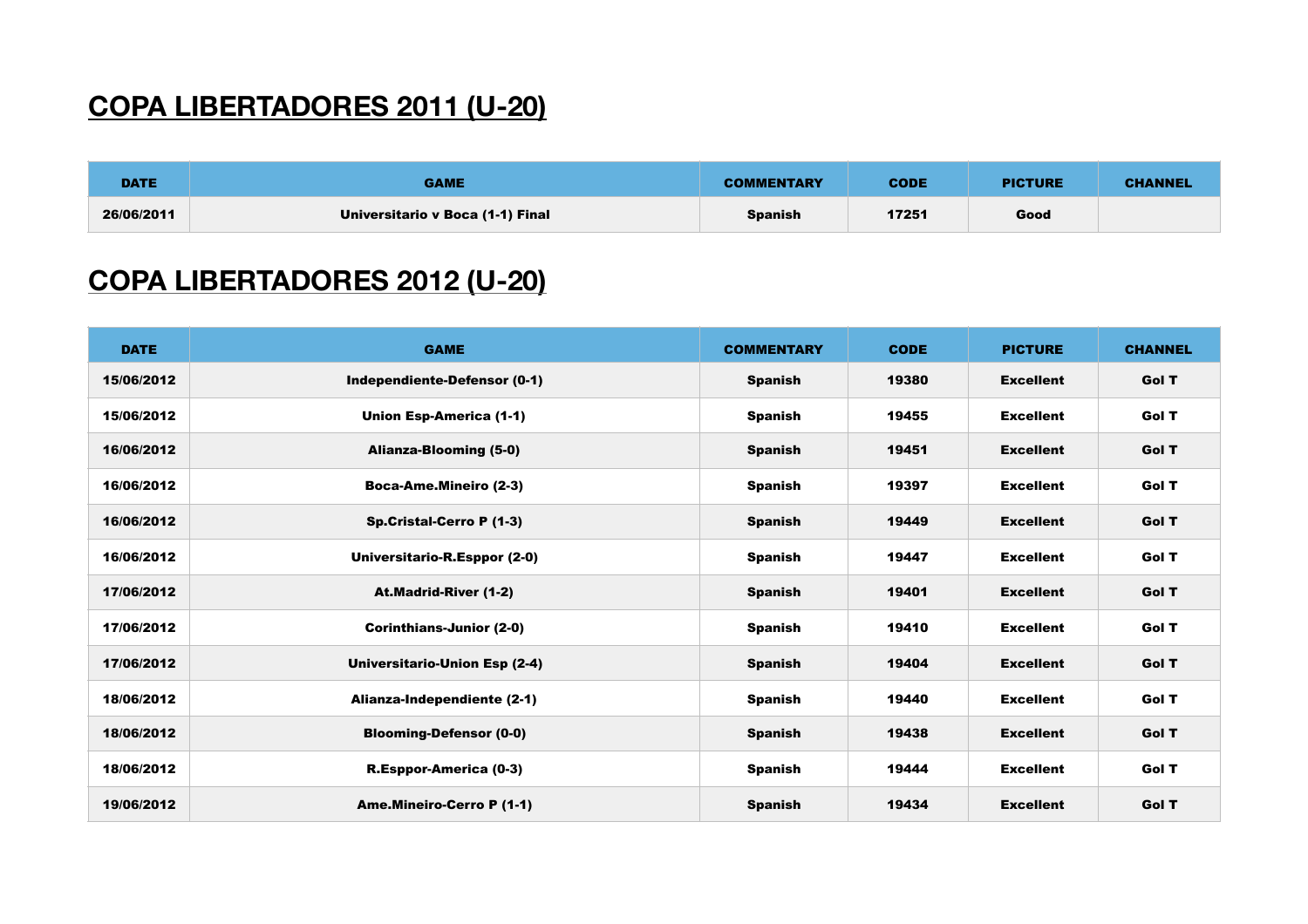| 19/06/2012 | Boca-Sp.Cristal (3-0)               | <b>Spanish</b> | 19430 | <b>Excellent</b> | Gol T |
|------------|-------------------------------------|----------------|-------|------------------|-------|
| 19/06/2012 | <b>Corinthians-At.Madrid (2-2)</b>  | <b>Spanish</b> | 19407 | <b>Excellent</b> | Gol T |
| 21/06/2012 | Junior-River (0-5)                  | <b>Spanish</b> | 19426 | <b>Excellent</b> | Gol T |
| 22/06/2012 | Alianza-Defensor (1-5)              | <b>Spanish</b> | 19423 | <b>Excellent</b> | Gol T |
| 22/06/2012 | <b>Blooming-Independiente (1-2)</b> | <b>Spanish</b> | 19394 | <b>Excellent</b> | Gol T |
| 22/06/2012 | Boca-Cerro P (1-2)                  | <b>Spanish</b> | 19375 | <b>Excellent</b> | Gol T |
| 23/06/2012 | Ame.Mineiro-Sp.Cristal (2-1)        | <b>Spanish</b> | 19372 | <b>Excellent</b> | Gol T |
| 23/06/2012 | <b>Corinthians-River (1-1)</b>      | <b>Spanish</b> | 19413 | <b>Excellent</b> | Gol T |
| 23/06/2012 | Junior-At.Madrid (4-2)              | <b>Spanish</b> | 19391 | <b>Excellent</b> | Gol T |
| 25/06/2012 | <b>Universitario-Defensor</b>       | <b>Spanish</b> | 19377 | <b>Excellent</b> | Gol T |
| 26/06/2012 | <b>Ame.Mineiro-River</b>            | <b>Spanish</b> | 19416 | <b>Excellent</b> | Gol T |
| 26/06/2012 | <b>Cerro P-Corinthians</b>          | <b>Spanish</b> | 19417 | <b>Excellent</b> | Gol T |
| 28/06/2012 | <b>Corinthians-River (0-2)</b>      | <b>Spanish</b> | 19368 | <b>Excellent</b> | Gol T |
| 28/06/2012 | <b>Union Esp-Defensor (1-1)</b>     | <b>Spanish</b> | 19386 | <b>Excellent</b> | Gol T |
| 01/07/2012 | Defensor-River (0-1) Final          | <b>Spanish</b> | 19420 | <b>Excellent</b> | Gol T |
| 01/07/2012 | <b>Union Esp-Corinthians (1-2)</b>  | <b>Spanish</b> | 19382 | <b>Excellent</b> | Gol T |

**Important notice:** Image quality is in the picture section

EXCELLENT is when it is recorded directly from television

GOOD is when the game has been transferred from a video tape

We always try to get the best quality image if is not acceptable for our collection it is not acceptable to sell.